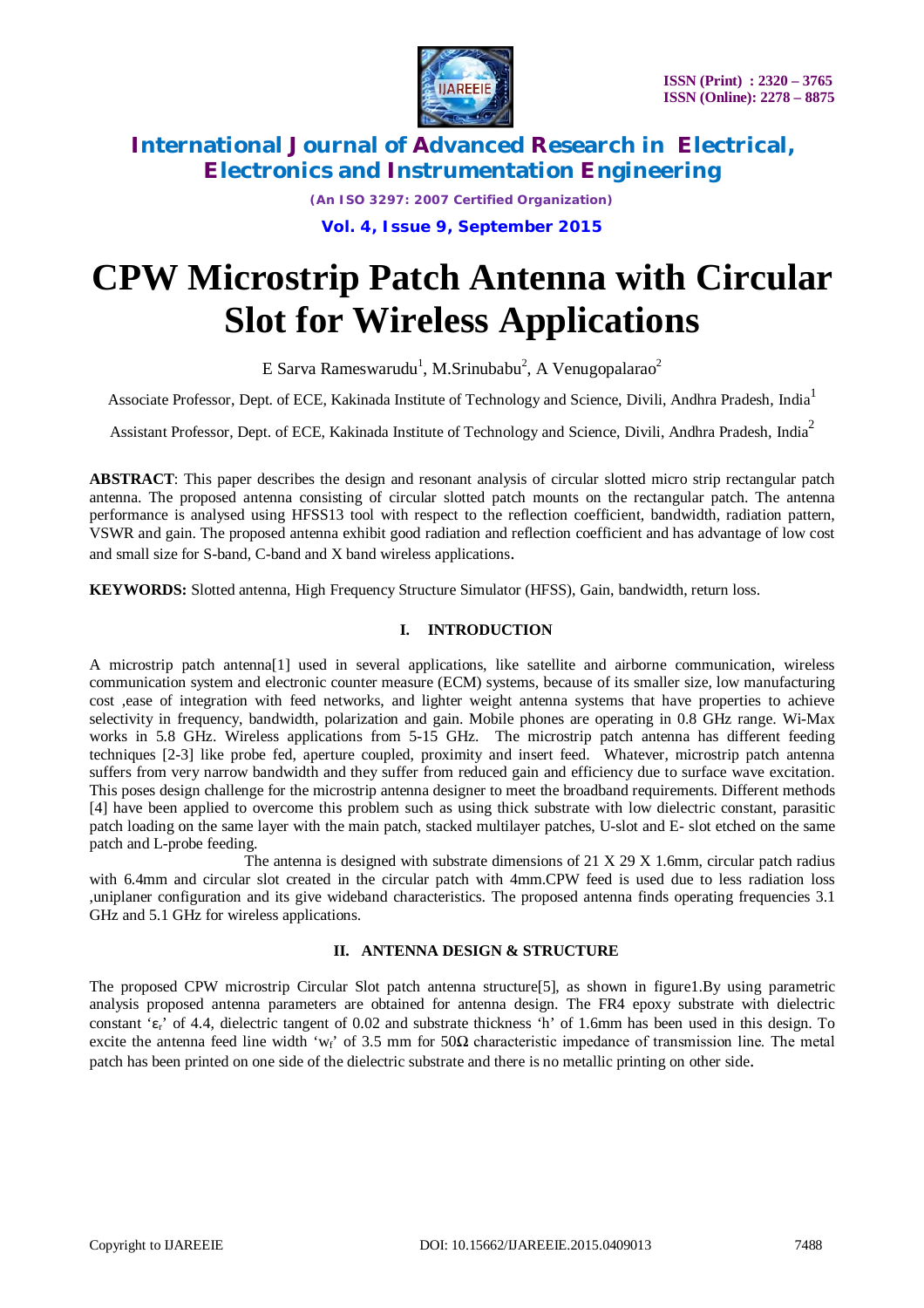

*(An ISO 3297: 2007 Certified Organization)*

## **Vol. 4, Issue 9, September 2015**



Figure1. Geometrical Construction of the proposed micro strip patch antenna with circular slot.

The parameters dimensions of the antenna referred in the following equations [3-6].

$$
L = \frac{0.412h(\varepsilon_{reff} + 0.2)(Wh^{-1} + 0.264)}{[(c_{reff} - 0.256)(Wh^{-1} + 0.0)]}
$$

$$
\varepsilon_{reff} = \frac{\varepsilon_r + 1}{2} + \frac{\varepsilon_r - 1}{2\sqrt{1 + 12hW^{-1}}}
$$

$$
L_{eff} = L + 2\Delta L
$$

$$
f_r = 1/\left[2L_{eff}\sqrt{\varepsilon_{eff}\sqrt{\varepsilon_0\mu_0}}\right]
$$

$$
W = 1/(2f_r\sqrt{\varepsilon_0\mu_0}) \times \sqrt{2/\varepsilon_r + 1}
$$

$$
L = \left[1/(2f_r\sqrt{\varepsilon_{reff}}\sqrt{\varepsilon_0\mu_0})\right] - 2\Delta L
$$

L=21mm, W=29mm, wg=8.25mm, lg=12mm,g=0.5mm,R1=6.4mm,R2=4mm

#### **III. SIMULATION RESULTS**

 The proposed antenna simulation result has been calculated using HFSS13 simulator. Figure.2 to shows the return loss of the proposed antenna operated at 3.18GHz with -17.7dB return loss and 5.10GHz with -33.0dBreturn loss. It is observed from figure.2 that antenna can operate 0.69GHz, 1.0GHz bandwidths at 3.18 GHz and bandwidth at 5.10GHz operating frequencies.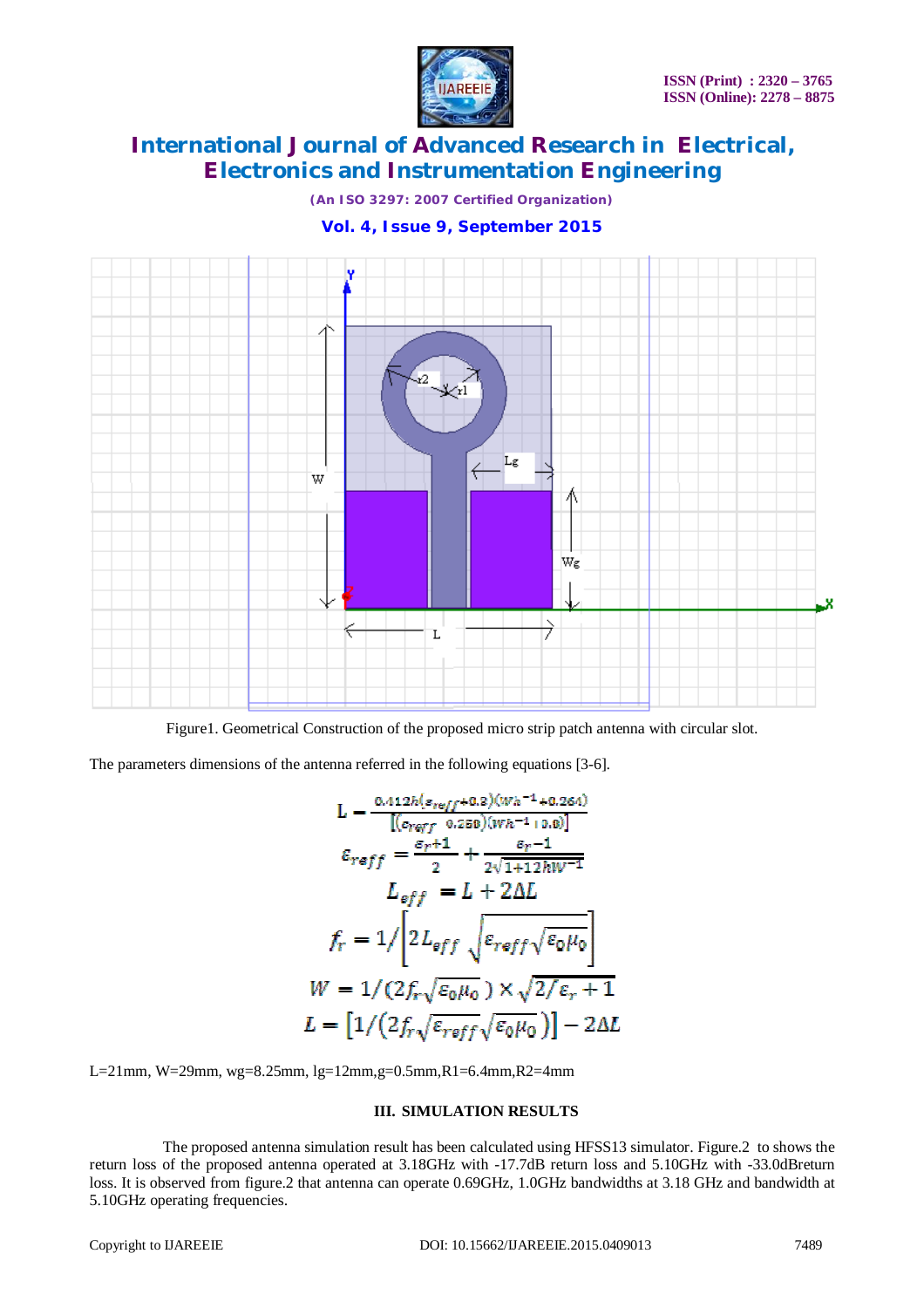

*(An ISO 3297: 2007 Certified Organization)*

## **Vol. 4, Issue 9, September 2015**



Figure.3 shows the frequency verses VSWR. It defined in terms of the input reflection Coefficient ' $\Gamma$ 'as:<br> $1 + |\Gamma|$ 



Figure.3 to shows the VSWR of the proposed antenna operated at 3.18GHz with 1.33 VSWR and 5.10GHz with VSWR is 1.1 observed.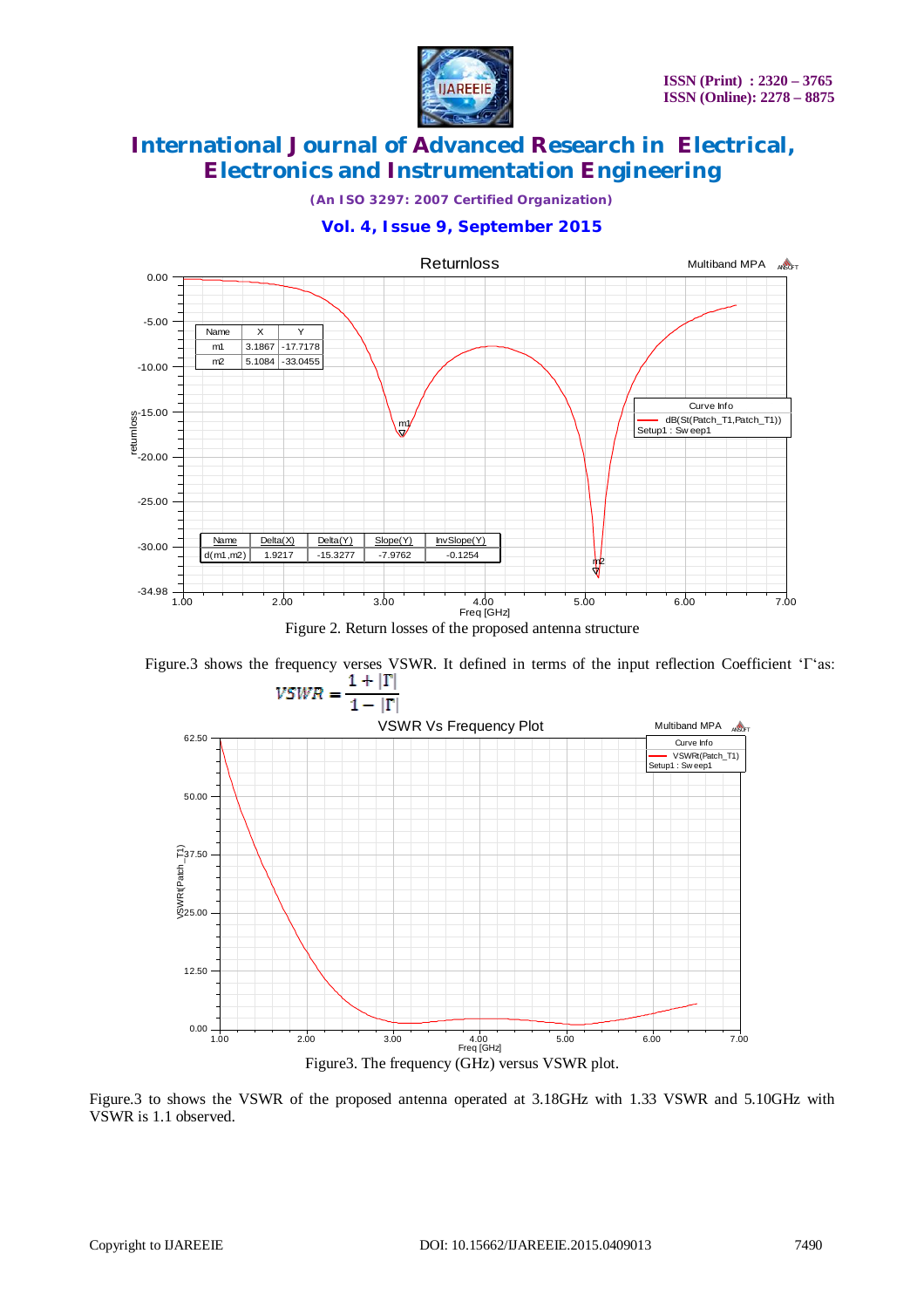

*(An ISO 3297: 2007 Certified Organization)*

## **Vol. 4, Issue 9, September 2015**



Figure4. Gain Polar Plot. Figure5. Gain 3D Polar Plot.

Figure4.shows the gain polar plot it is observed good gain at desired frequencies and figure.5 represent 3D polar plot representation at desired frequencies.



Figure6.shows the Directivity polar and figure.5 represent 3D radiation Pattern polar plot representation at desired frequencies.

| rETotal[mV]     |
|-----------------|
| 2.4419e+002     |
| 2.2981e+002     |
| 2.1543e+002     |
| 2.0104e+002     |
| $1.86666+002$   |
| 1.7228e+002     |
| 1.5790e+002     |
| $1.4351e + 002$ |
| 1.2913e+002     |
| 1.1475e+002     |
| $1.0037e + 002$ |
| 8.5985e+001     |
| 7.1603e+001     |
| 5.7220e+001     |
| 4.2838e+001     |
| 2.8456e+001     |
| $1.4073e + 001$ |



Figure.7 Radiation Pattern in 3D Polar plot